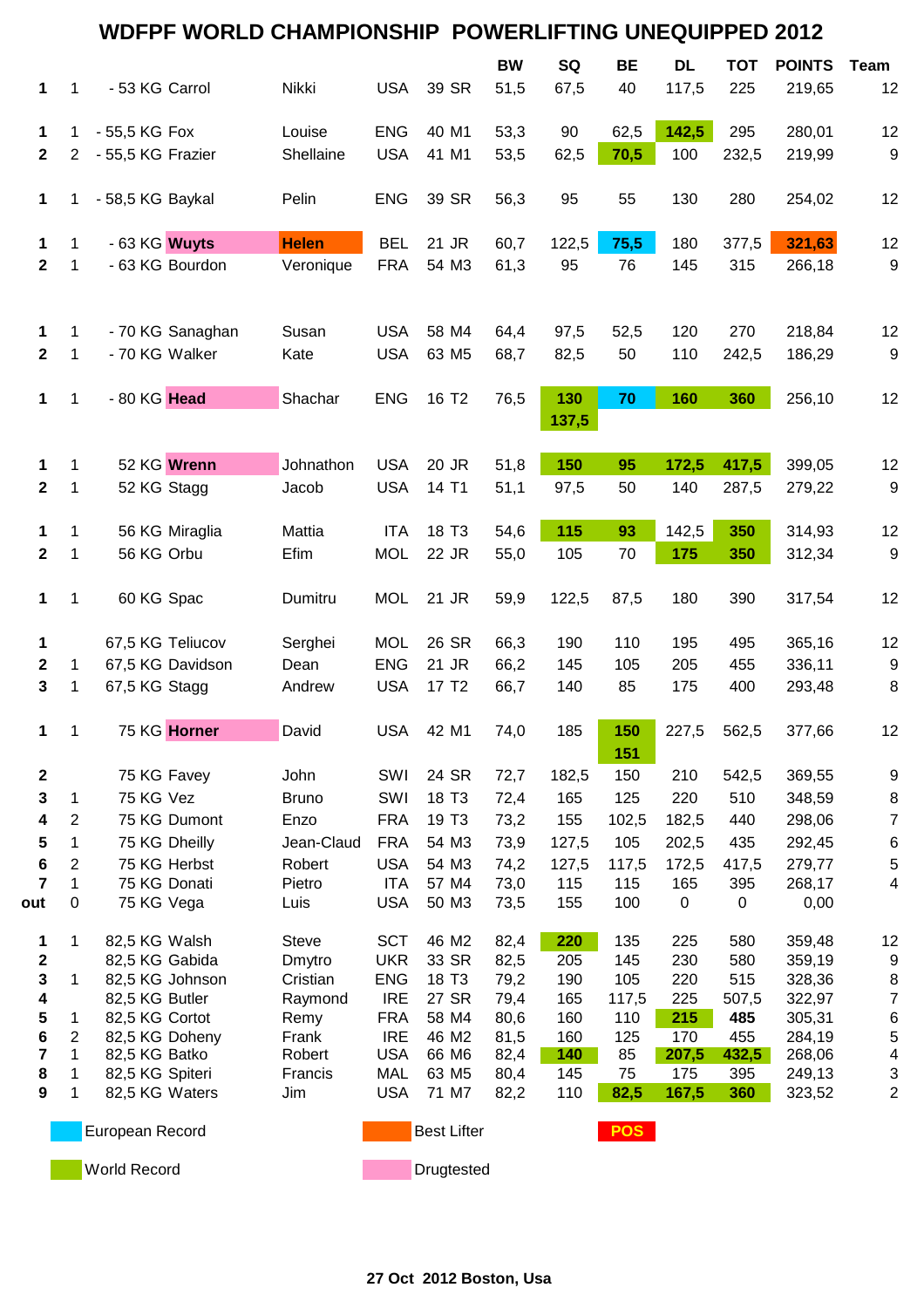## **WDFPF WORLD CHAMPIONSHIP POWERLIFTING UNEQUIPPED 2012**

|                         |                                                        |                                 |                |                          |                    | <b>BW</b>                | SQ          | <b>BE</b>      | DL         | <b>TOT</b> | <b>POINTS</b>    | Team                    |
|-------------------------|--------------------------------------------------------|---------------------------------|----------------|--------------------------|--------------------|--------------------------|-------------|----------------|------------|------------|------------------|-------------------------|
| 1                       |                                                        | 90 KG Lapadat                   | Ryan           | CAN                      | 33 SR              | 89,4                     | 222,5       | 142,5          | 277,5      | 642,5      | 377,60           | 12                      |
| 2                       | 1                                                      | 90 KG Pagan                     | Sam            | <b>USA</b>               | 45 M2              | 89,3                     | 222,5       | 162,5          | 255        | 640        | 376,38           | 9                       |
| 3                       | $\mathbf{1}$                                           | 90 KG Zhmud                     | Andrii         | <b>UKR</b>               | 23 JR              | 87,2                     | 233         | 140            | 260        | 632,5      | 377,54           | 8                       |
| 4                       |                                                        | 90 KG Grove                     | Harry          | <b>ENG</b>               | 30 SR              | 88,0                     | 202,5       | 130            | 240        | 572,5      | 339,78           | $\overline{7}$          |
| ${\bf 5}$               |                                                        | 90 KG Valfrey                   | Patrick        | <b>FRA</b>               | 47 M2              | 87,2                     | 190         | 140            | 230        | 560        | 334,26           | 6                       |
| 6                       | 3                                                      | 90 KG Oldham                    | <b>Tyler</b>   | <b>USA</b>               | 23 JR              | 87,2                     | 187,5       | 117,5          | 247,5      | 552,5      | 329,79           | 5                       |
| 7                       | 1                                                      | 90 KG Phillips                  | Matthew        | <b>ENG</b>               | 19 T <sub>3</sub>  | 85,5                     | 190         | 125            | 180        | 495        | 299,23           | $\overline{\mathbf{4}}$ |
| 8                       | 1                                                      | 90 KG Tanis                     | Mike           | <b>USA</b>               | 51 M3              | 88,5                     | 170         | 100            | 207,5      | 477,5      | 282,39           | 3                       |
| 9                       | 1                                                      | 90 KG Seibel                    | Wally          | <b>USA</b>               | 56 M4              | 89,2                     | 150         | 112,5          | 195        | 457,5      | 269,24           | $\overline{\mathbf{c}}$ |
| 10                      | $\overline{2}$                                         | 90 KG Hughes                    | Alex           | <b>ENG</b>               | 16 T <sub>2</sub>  | 88,6                     | 147,5       | 90             | 172,5      | 410        | 242,31           | $\mathbf{1}$            |
| <b>POS</b>              |                                                        | 90 KG Roche                     | <b>Kenneth</b> | <b>USA</b>               | <b>16 T2</b>       | 88,5                     | 187,5       | 147,5          | 195        | 530        | 313,44           | $\overline{0}$          |
|                         |                                                        |                                 |                |                          |                    |                          | 202,5       |                |            |            |                  |                         |
| 1                       |                                                        | 100 KG Gysin                    | Ramon          | SWI                      | 29 SR              | 99,8                     | 260         | 165            | 287,5      | 712,5      | 395,08           | 12                      |
| $\mathbf{2}$            | 1                                                      | 100 KG Goodall                  | Sam            | <b>ENG</b>               | 21 JR              | 98,2                     | 252,5       | 130            | 290        | 672,5      | 375,66           | 9                       |
| 3                       | $\overline{2}$                                         | 100 KG Gibson                   | Matthew        | <b>ENG</b>               | 23 JR              | 95,5                     | 220         | 166            | 255        | 640        | 362,43           | 8                       |
| 4                       |                                                        | 100 KG Le Cras                  | <b>Brett</b>   | <b>ENG</b>               | 24 SR              | 99,0                     | 220         | 130            | 285        | 635        | 353,38           | $\overline{7}$          |
| 5                       |                                                        | 100 KG Maviliq                  | Mark           | <b>USA</b>               | 31 SR              | 97,8                     | 197,5       | 172,5          | 225        | 595        | 333,02           | 6                       |
| 6                       |                                                        | 100 KG Sharp                    | Mark           | <b>USA</b>               | 25 SR              | 96,0                     | 195         | 137,5          | 240        | 572,5      | 323,35           | 5                       |
| $\overline{\mathbf{7}}$ | 1                                                      | 100 KG Walker                   | John           | <b>ENG</b>               | 72 M7              | 98,9                     | 185         | 115            | 232,5      | 532,5      | 296,50           | $\overline{\mathbf{4}}$ |
| 8                       | 3                                                      | 100 KG Perez                    | Jancarlo       | <b>USA</b>               | 22 JR              | 93,5                     | 185         | 140            | 185        | 510        | 292,08           | 3                       |
| out                     |                                                        | 100 KG Maletka                  | Aubey          | SWI                      | 23 JR              | 90,2                     | $\mathbf 0$ | $\mathbf 0$    | 0          | 0          | 0,00             |                         |
| out                     |                                                        | 100 KG Gongarad                 | Roland         | SWI                      | 37 SR              | 98,6                     | 225         | 205            | 0          | 0          | 0,00             |                         |
| 1                       | 1                                                      | 110 KG Murdoch                  | Alistair       | <b>ENG</b>               | 45 M2              | 107,8                    | 225         | 220            | 277,5      | 722,5      | 389,64           | 12                      |
| $\mathbf{2}$            |                                                        | 110 KG Darvil                   | Robert         | <b>ENG</b>               | 37 SR              | 107,0                    | 265         | 135            | 280        | 680        | 367,54           | 9                       |
| 3                       |                                                        | 110 KG Stavropoulos             | Peter          | <b>USA</b>               | 25 SR              | 108,7                    | 240         | 155            | 260        | 655        | 352,46           | 8                       |
| 4                       |                                                        | 110 KG Goodwin                  | Michael        | <b>ENG</b>               | 24 SR              | 101,8                    | 220         | 165            | 260        | 645        | 354,75           | $\overline{7}$          |
| 5                       |                                                        | 110 KG Boyle                    | Thomas         | <b>USA</b>               | 32 SR              | 110,0                    | 250         | 155            | 235        | 640        | 343,36           | 6                       |
| 6                       | 1                                                      | 110 KG Ninaber                  | Adrian         | CAN                      | 56 M4              | 107,8                    | 212,5       | 165,5          | 250        | 627,5      | 338,41           | 5                       |
| $\overline{\mathbf{7}}$ | $\overline{2}$                                         | 110 KG Aitchison                | Tony           | <b>ENG</b>               | 47 M2              | 105,7                    | 210         | 152,5          | 250        | 612,5      | 332,34           | $\overline{\mathbf{4}}$ |
| 8                       | 1                                                      | 110 KG Adamson                  | David          | <b>USA</b>               | 43 M1              | 108,8                    | 230         | 140            | 230        | 600        | 322,80           | 3                       |
| 9                       | 3                                                      | 110 KG Wright                   | Eric           | <b>USA</b>               | 46 M2              | 109,7                    | 170         | 155            | 230        | 555        | 297,92           | $\overline{\mathbf{c}}$ |
| 10                      | 1                                                      | 110 KG Segal                    | Ben            | <b>ENG</b>               | 16 T <sub>2</sub>  | 108,4                    | 165         | 117,5<br>120,5 | 227,5      | 510        | 274,64           | 1                       |
|                         |                                                        |                                 |                |                          |                    |                          |             |                |            |            |                  |                         |
| 1                       | 1                                                      | 125 KG Sohmer                   | <b>Matt</b>    | <b>USA</b>               | 19 T <sub>3</sub>  | 118,8                    | 332,5       | 132,5          | 320        | 785        | 414,56           | 12                      |
| $\boldsymbol{2}$<br>3   |                                                        | 125 KG Mifsud<br>125 KG Faherty | Mario<br>Tom   | <b>MAL</b><br><b>IRE</b> | 29 SR<br>32 SR     | 120,3<br>122,6           | 265<br>245  | 180<br>150     | 320<br>300 | 765<br>695 | 402,93<br>364,32 | 9                       |
| $\overline{\mathbf{4}}$ |                                                        | 125 KG Branney                  | Sean           | <b>USA</b>               | 32 SR              | 119,6                    | 240         | 152,5          | 250        | 642,5      | 338,85           | 8<br>$\overline{7}$     |
| ${\bf 5}$               |                                                        | 125 KG Sproul                   | Justin         | <b>USA</b>               | 24 SR              | 118,0                    | 230         | 155            | 255        | 640        | 338,43           | 6                       |
| 6                       | 1                                                      | 125 KG Pilling                  | Leslie         | <b>ENG</b>               | 57 M4              | 113,5                    | 240,5       | 127,5          | 240        | 607,5      | 323,68           | 5                       |
| $\overline{\mathbf{r}}$ | 1                                                      | 125 KG Krueger                  | Gary           | <b>USA</b>               | 65 M6              | 124,4                    | 207,5       | 150            | 215        | 572,5      | 298,79           | 4                       |
| 8                       | 1                                                      | 125 KG Cuddihy                  | Thomas         | <b>IRE</b>               | 42 M1              | 115,5                    | 180         | 152,5          | 230        | 562,5      | 298,63           | 3                       |
| 9                       | $\overline{2}$                                         | 125 KG Cross                    | Ray            | <b>USA</b>               | 66 M6              | 110,7                    | 120         | 122,5          | 185        | 427,5      | 229,01           | $\overline{c}$          |
| 1                       | 1                                                      | 145 KG Goddard                  | Richard        | <b>ENG</b>               | 23 JR              | 138,7                    | 240         | 130            | 240        | 610        | 307,93           | 12                      |
| $\overline{\mathbf{2}}$ | $\mathbf 1$                                            | 145 KG O'Dwyer                  | John           | <b>IRE</b>               | 57 M4              | 126,0                    | 205         | 167,5          | 230        | 602,5      | 313,18           | 9                       |
| 1                       | 1                                                      | +145 KG Duncan                  | William        | <b>USA</b>               | 53 M3              | 168,1                    | 235         | 132,5          | 235        | 602,5      | 287,15           | 12                      |
|                         |                                                        | European Record                 |                |                          | <b>Best Lifter</b> |                          |             | <b>POS</b>     |            |            |                  |                         |
|                         | World Record<br><b>USA</b><br>191<br><b>ENG</b><br>141 |                                 |                |                          | Drugtested         |                          |             |                |            |            |                  |                         |
|                         |                                                        |                                 |                |                          |                    |                          |             |                |            |            |                  |                         |
|                         |                                                        |                                 |                | SWI<br><b>IRE</b>        | 29<br>25           | <b>ITA</b><br><b>BEL</b> | 16<br>12    |                |            |            |                  |                         |
|                         |                                                        | <b>FRA</b>                      | 41             | CAN                      | 17                 | <b>MAL</b>               | 12          |                |            |            |                  |                         |
|                         |                                                        | <b>MOL</b>                      | 33             | <b>UKR</b>               | 17                 |                          |             |                |            |            |                  |                         |